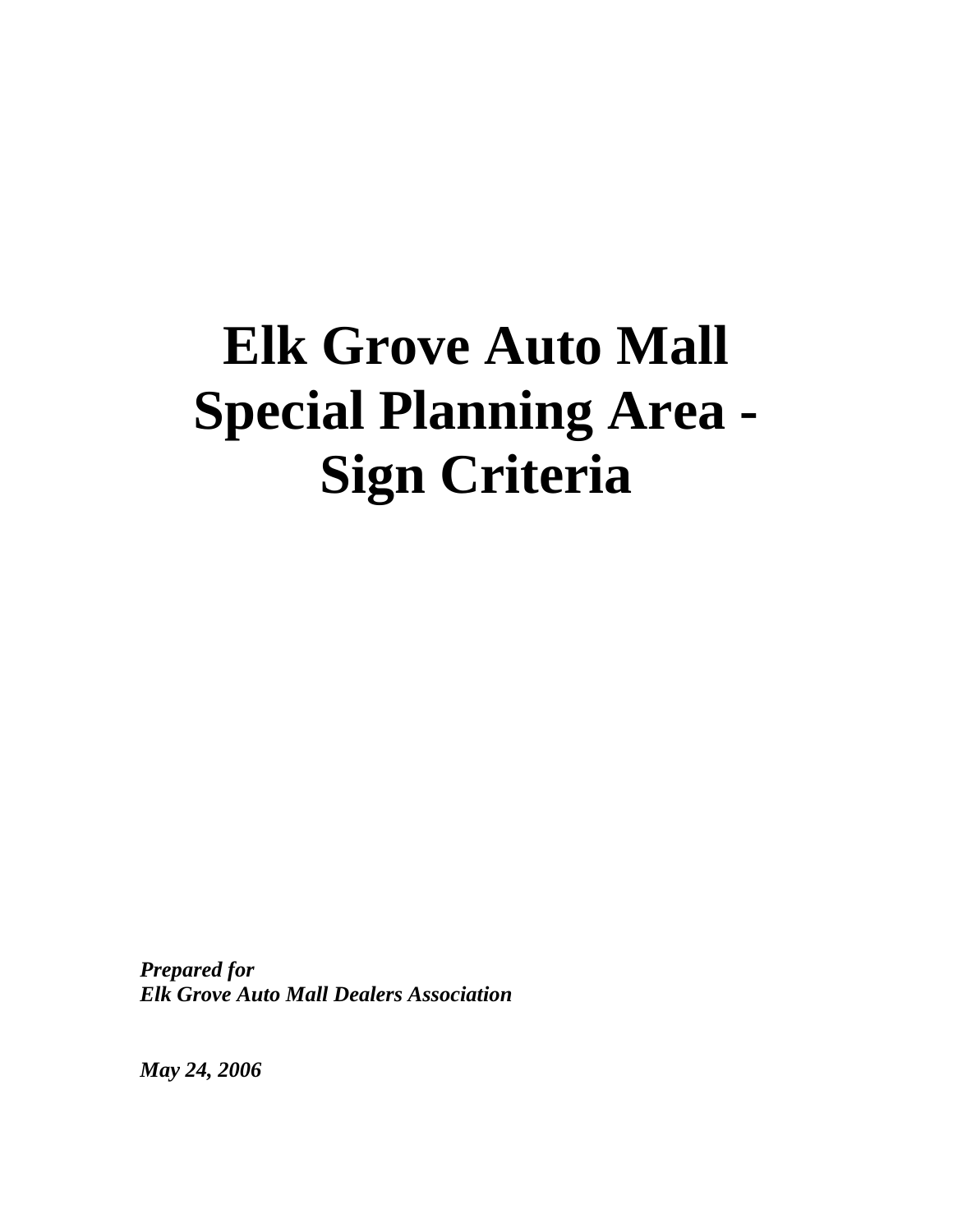# *Table of Contents*

|                                                      | 9  |
|------------------------------------------------------|----|
| 4.2 Exhibit B: Auto Center Drive Entry Monument Sign | 10 |
|                                                      |    |
|                                                      | 12 |
|                                                      | 13 |
|                                                      | 14 |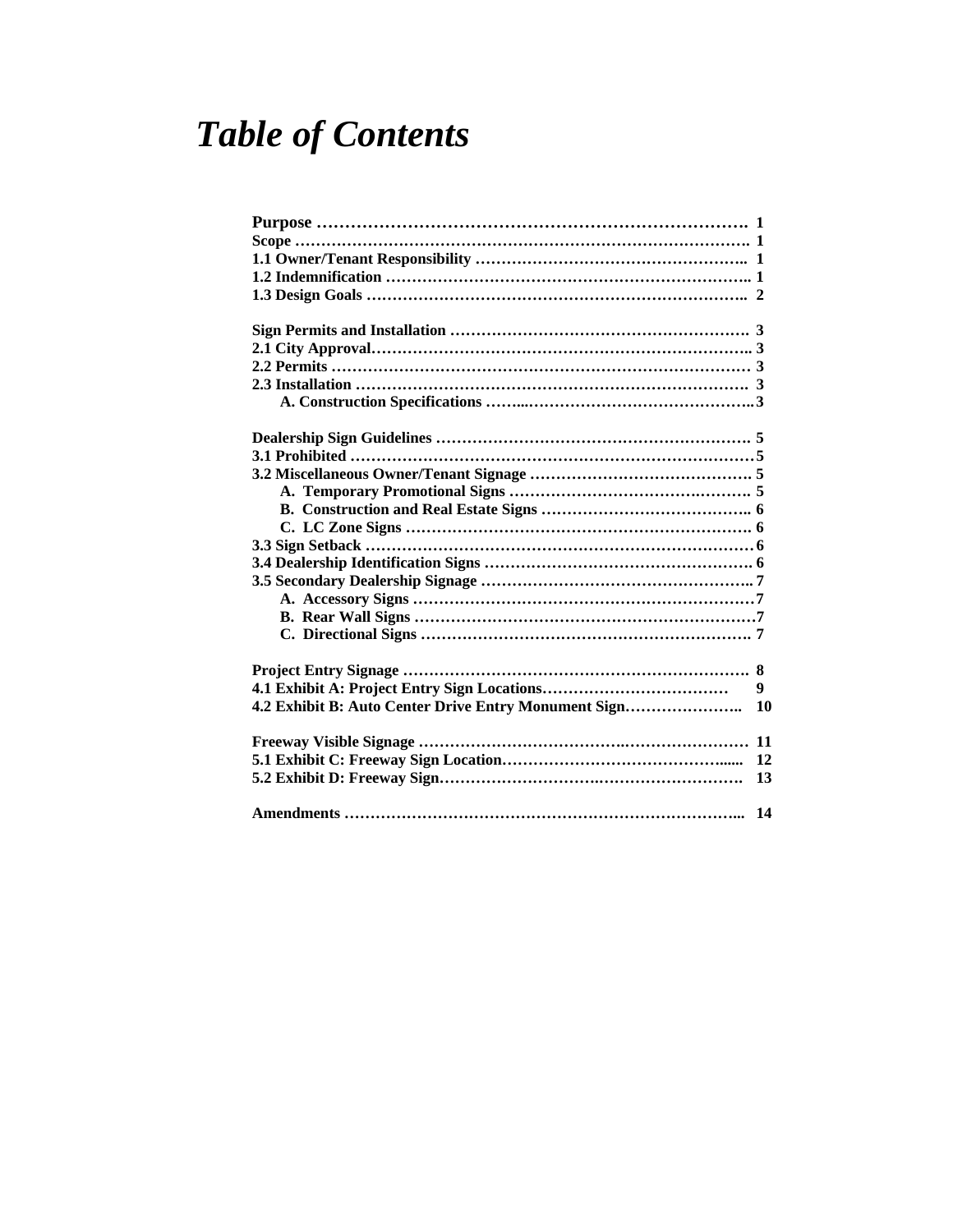## *Purpose*

**The purpose of this Signage Program is to insure that the character of signage for the Elk Grove Auto Center is presented with integrity and creativity while maintaining a congruent appearance throughout the project. These guidelines establish standards that will insure consistency while providing sufficient flexibility for tenants to identify themselves with creativity and diversity, and to provide overall project identification that is visible, adequate, safe, and noticeable to the motoring public from surface streets and the highway. Pursuant to Section 6.2 of the Elk Grove Auto Mall Design Guidelines, this Program will supersede the Signage provisions of Section 6 of said Guidelines.** 

#### *Scope*

**These Criteria apply to AC-zoned of the Elk Grove Auto Mall in Phase I, II, and III. Business identification signs located in the LC Zone on Lots 1-4 shall be submitted to and approved by the Association and the City and are subject to the sign regulations set forth in Zoning Code section 335-20. Any such signs are encouraged to be architecturally compatible with and utilize building materials similar to the signs and buildings within the Auto Mall.** 

#### *1.1 Owner/Tenant Responsibility*

**It is the responsibility of the tenants in the auto mall to present to the Elk Grove Auto Mall Owners Association ("Association," hereinafter) and the City design drawings for approval prior to installation of any sign. Owners/tenants must obtain proper sign permits before installation of any exterior identification signs.** 

#### *1.2 Indemnification*

**The Association or Successors in Interest shall hold harmless the City, its Council Members, its Planning Commission, officers, agents, employees, and representatives from liability for any award, damages, costs and fees incurred by the City and/or awarded to any plaintiff in an action challenging new signs, illuminated signs, renovations or any environmental or other documentation related to approval of the Elk Grove Auto Mall Special Planning Area–Sign Criteria. Applicant further agrees to provide a defense for the City in any such action.**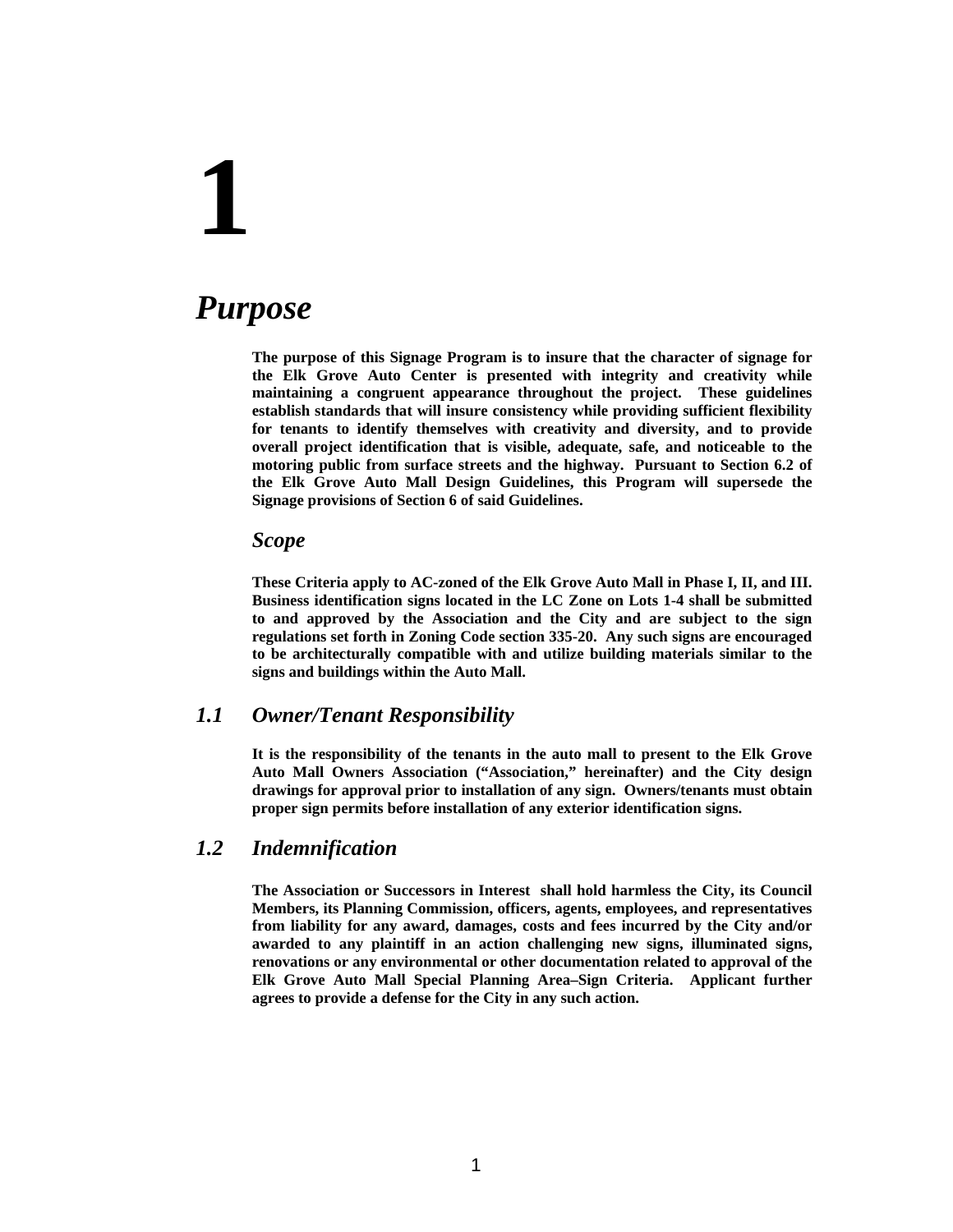#### *1.3 Design Goals*

- **A. Provide clear identification of the existence of an appropriate access route for the Auto Mall to potential customers traveling on Highway 99 and Elk Grove Boulevard.**
- **B. Provide entry signage that identifies the entries and contributes to an inviting and dramatic entry matching the unique nature and scale of the Auto Mall.**
- **C. Provide the opportunity for tasteful, controlled, but reasonable, identification of vehicle dealers and vehicles offered for sale within the Auto Mall, while minimizing visual impacts on adjacent perimeter streets.**
- **D. Provide a thoughtful, integrated system of internal direction signs for the convenience and safety of customers and employees.**
- **E. Meet all factory signage requirements, including use of logs and trademarks.**
- **F. Provide for adequate internal dealership signage and on the dealership building fasciae, allowing for proper identification of dealership name/names, vehicle make, franchise logos, service entries, parts departments, sales entries, etc.**
- **G. Minimize potential for future uncertainty or dispute regarding application or interpretation of the applicable ordinances, rules, design standards, or guidelines.**
- **H. Provide for an integrated system of type styles, logos and motifs for Auto Mall sign elements. Keep in mind that the Dealers are mandated by their manufacturer to use their logos and colors.**
- **I. Utilize construction materials that reduce sign maintenance requirements.**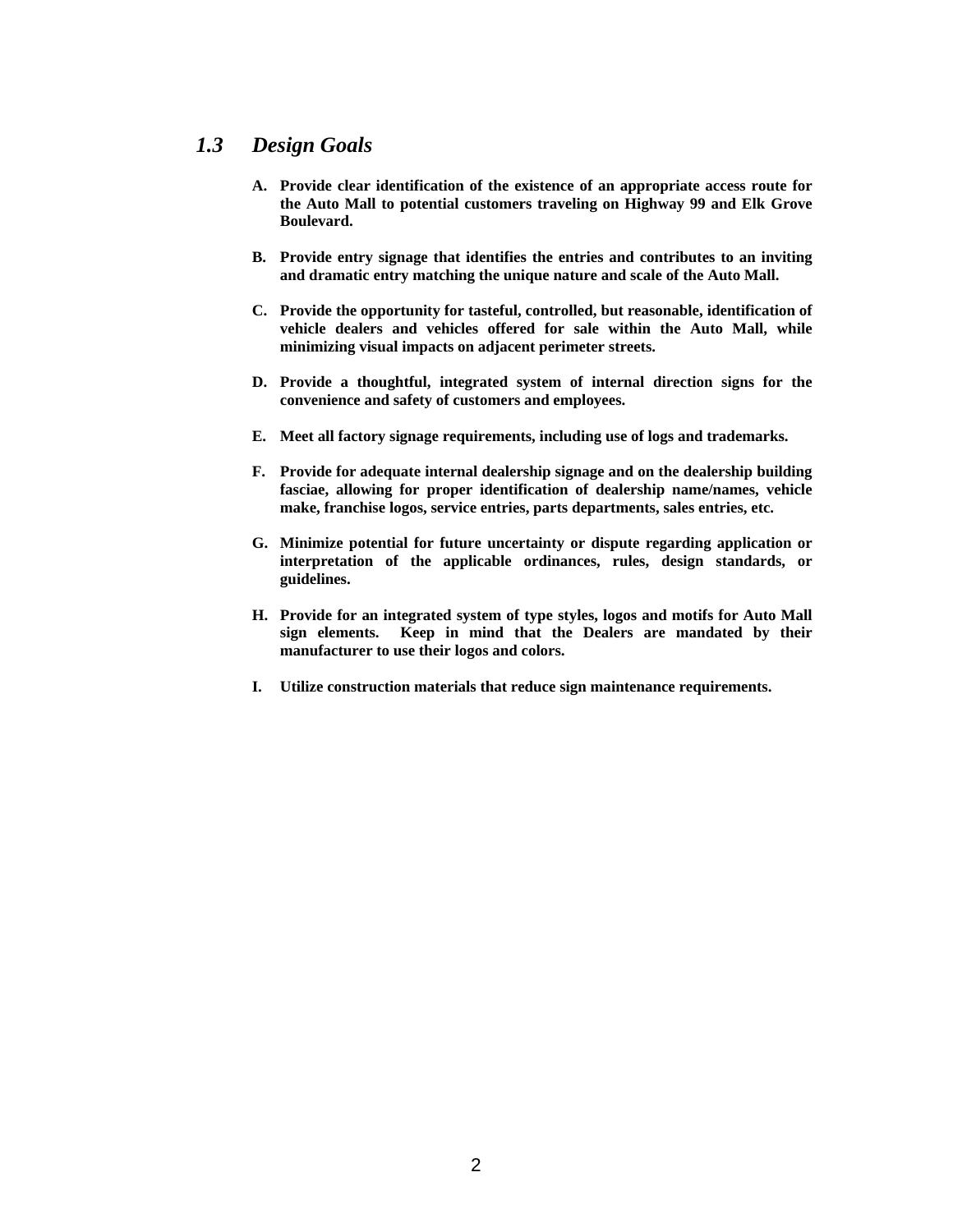## *Sign Permits and Installation*

**Owner/tenant shall submit to the Association for approval three sets of detailed drawings indicating the location, size, copy layout, materials, colors, illumination, and method of installation. The plans must also include building elevations showing the location of signs or any building and a plot plan showing the location of the tenant in the project, as well as any freestanding signs proposed.** 

**The Association has the right to refuse or ask for revisions of the Owner/tenant's submittal. Owner/tenant will need to resubmit unless plans are approved with conditions.** 

#### *2.1 City Approval*

**Owner/tenant shall submit the required number of sets of plans to the City, including one set of Association approved plans.** 

#### *2.2* **Permits**

**All City required permits shall be obtained by Owner/tenant prior to installation.** 

#### *2.3 Installation*

**All Owner/tenant signs shall be permitted, constructed, and installed at Owner/tenant's expense. Tenants shall be responsible for proper installation and maintenance of their signs. Owner/tenant's sign contractor shall be licensed by the State of California and shall carry Workman's Compensation and Public Liability insurance for damage or injury to any person or property while engaged in the construction or installation of any signage.** 

#### *A. Construction Specifications*

- ¾ **All signs shall meet or exceed all applicable codes and City requirements.**
- ¾ **These guidelines notwithstanding, Owner/tenants may utilize corporate logo or trademarks and/or prototypical signs and graphics.**
- ¾ **All electrical signage shall bear the Underwriters Laboratories (UL) label of approval.**
- ¾ **Electrified signage shall be connected to the Owner/tenant/s house panel and be controlled by a time clock or energy photocell.**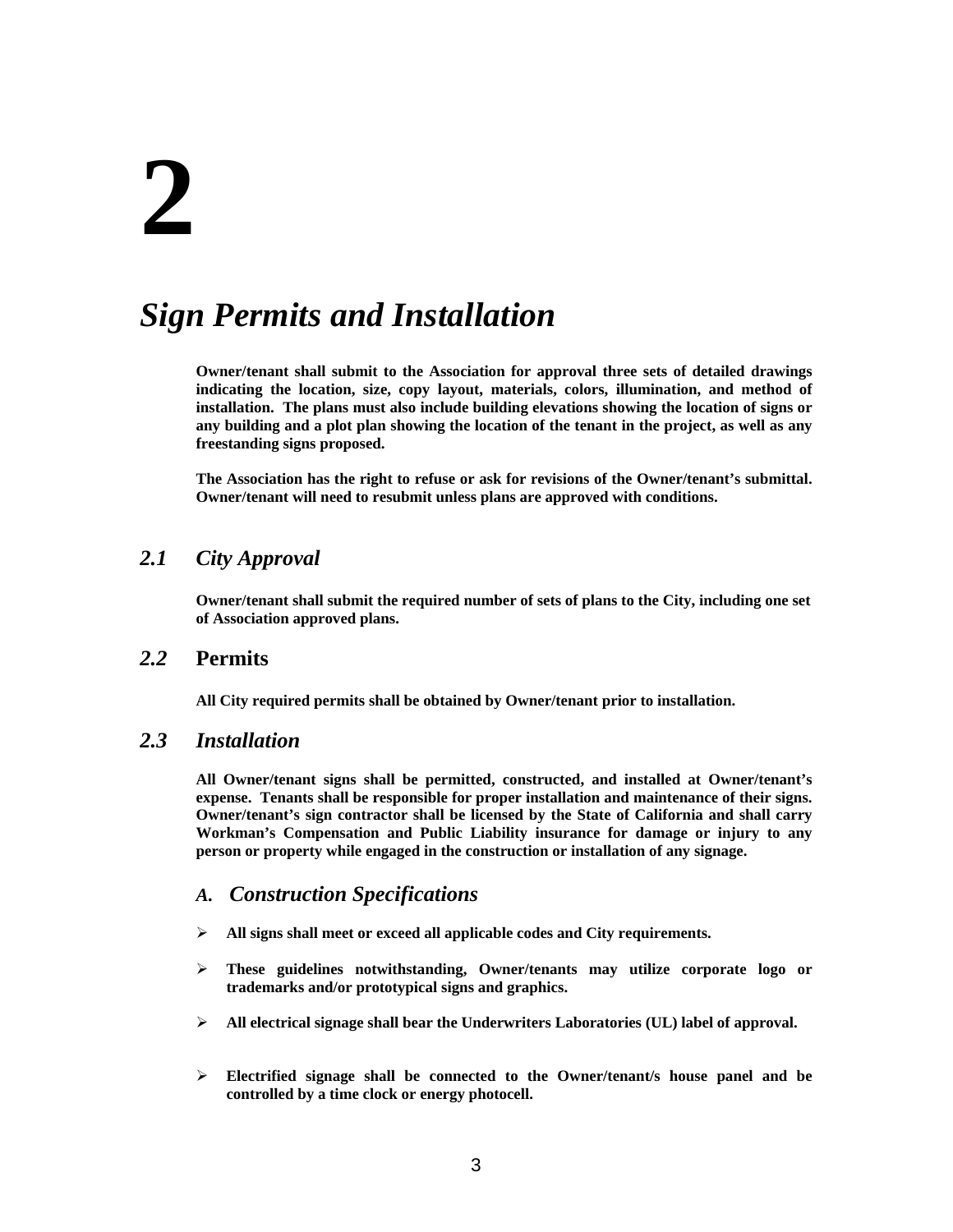- ¾ **All building penetrations required for sign installation shall be neatly sealed and watertight. Color and finish of attachments and sealants shall match adjacent exterior finishes as closely as possible.**
- ¾ **Sign surfaces shall be flat without bulges or other deformities, except where raised lettering or patterns are incorporated into logo or trademark signs. Welded seams on sign faces shall be finished smooth.**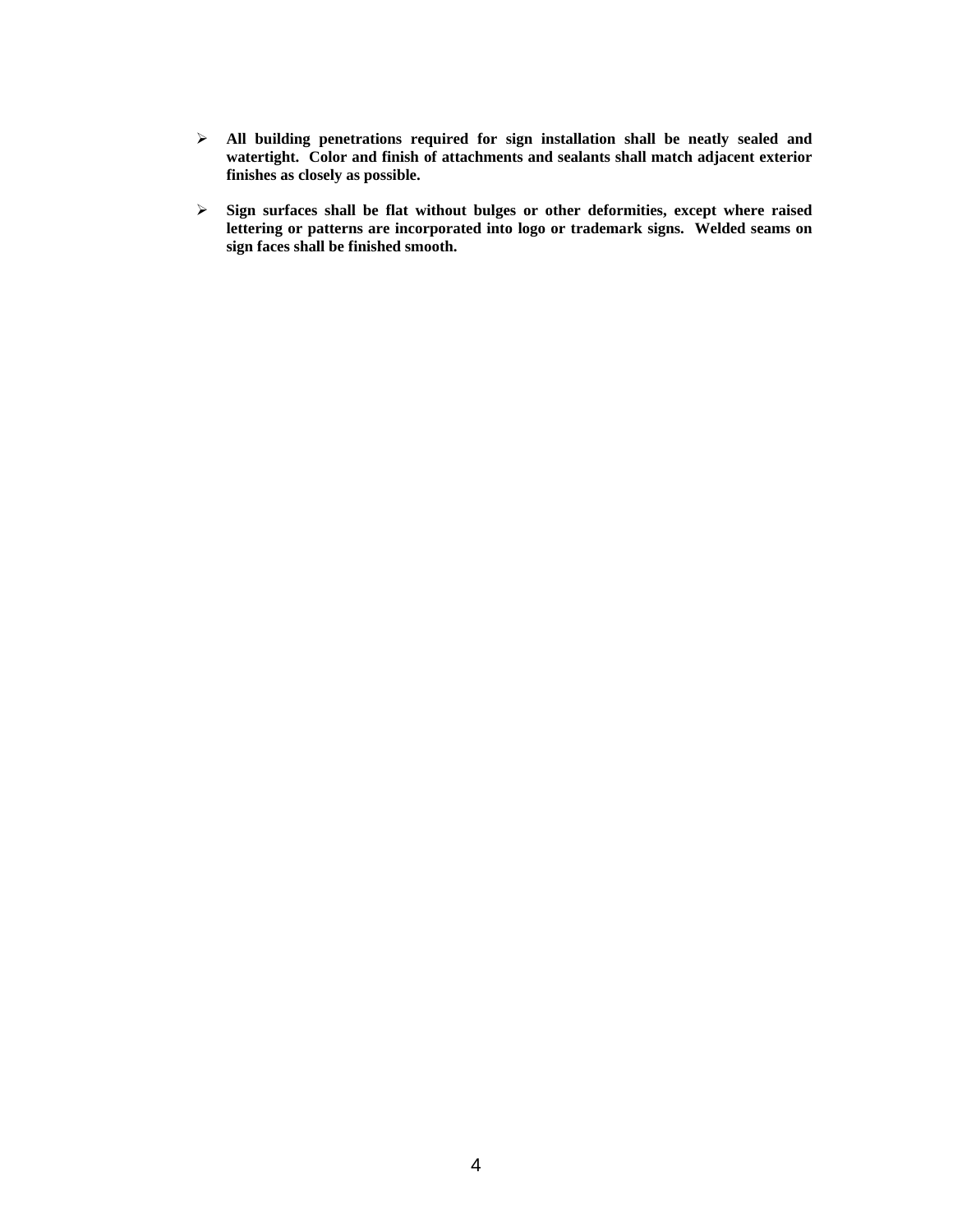## *Dealership Sign Guidelines*

#### *3.1 Prohibited Signs*

- ¾ **Roof signs erected on the roof of the building and supported by the roof structure**
- ¾ **Portable signs**
- ¾ **Animated signs, other than electronic message centers, unless approved by the City**
- ¾ **Signs which simulate any traffic or signal sign**
- ¾ **Signs erected without approval from the Association or City**
- ¾ **Single pole dealership identification signs**
- ¾ **Signs, the lettering of which is intended to be read vertically**

#### *3.2 Miscellaneous Owner/Tenant Signage*

**In addition to other signs allowed by these guidelines, Owner/tenants shall provide all required address, entry, exit and disabled accessibility signs required by code and local ordinance. A standard format shall be used for permanent identification signage for hours of operation, street address, open/closed, etc.** 

#### *A. Temporary Promotional Signs*

**The intensely competitive nature of the automobile business involves periodic and seasonal promotions, including new model introductions and factory incentives, etc. By locating in the auto mall, which is well-screened from the general public's view, dealers' promotional goals can be achieved while minimizing visual impact. Toward this end, banners, flags, and other promotional materials are permitted, provided they meet the following criteria:** 

- **1. Materials shall be limited in height so as not to be visible to motorists or pedestrians outside the mall along surface streets. In any case, no temporary promotional display shall exceed 20 feet in height, nor shall any tent, tent signs, or sandwich board-type signs be allowed.**
- **2. Temporary displays shall be in keeping with the goals of providing an exciting, attractive, and tasteful environment for the sale of automobiles.**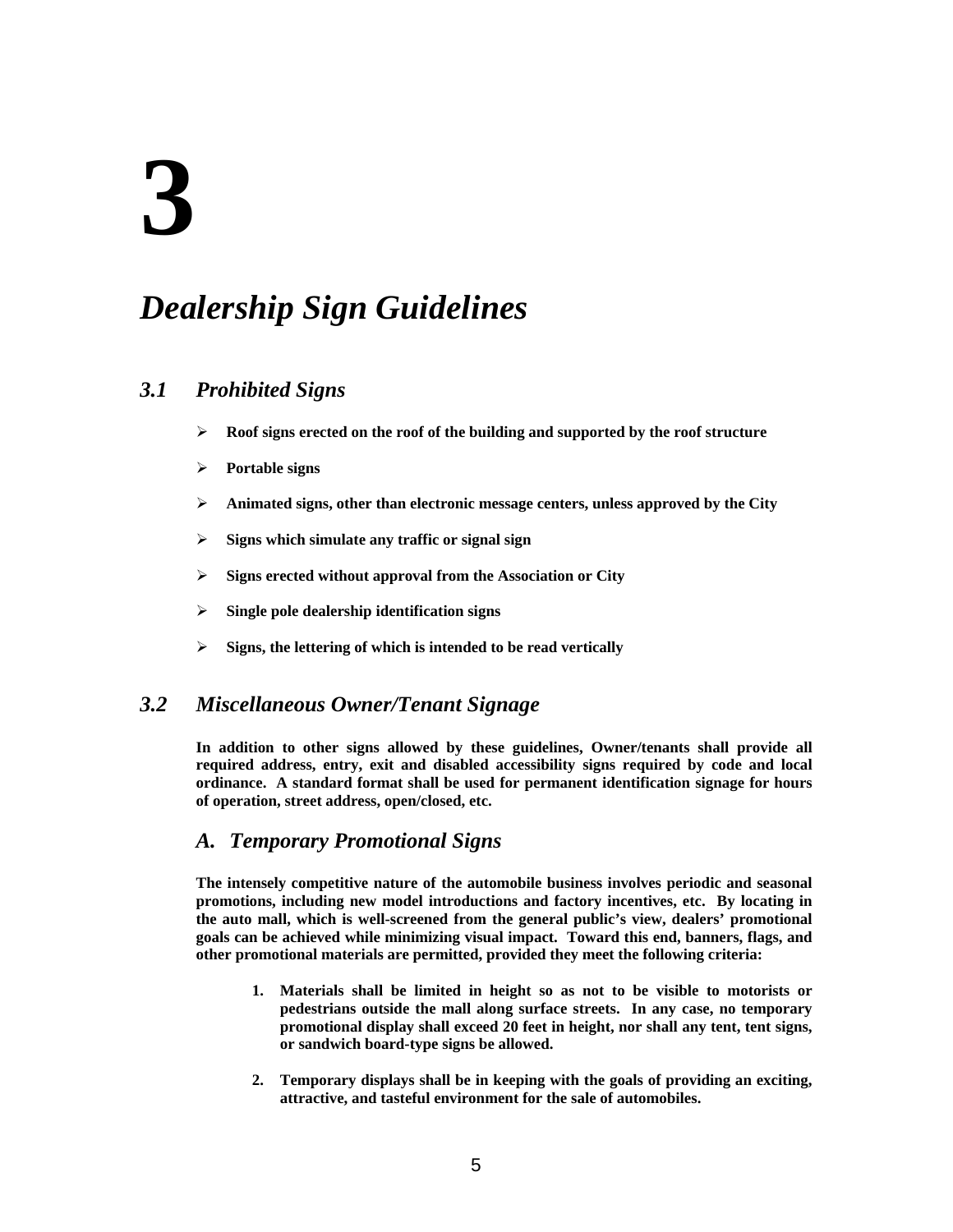- **3. No flying inflatable displays or signs shall be allowed, except that balloons no greater than 18" in diameter may be affixed to vehicles on display.**
- **4. No signs which emit odor, noise, or visible matter (other than light) shall be permitted.**
- **5. Grand opening signage shall not exceed 30 days within the fist 180 days of business.**
- **6. Sales event signage is permitted for a period of 30 days per calendar year.**

#### *B. Construction and Real Estate Signs*

**Temporary construction and real estate for lease and for sale signs shall be permitted in accordance with City code, not to exceed 32 square feet in area per sign. See Zoning Code sections 335-01 and –02.** 

#### *C. LC Zone Signs*

**Business Identification signs located in the LC Zone on Lots 1-4 shall be submitted to and approved by the Association and the City and are subject to the sign regulations set forth in Zoning Code section 335-20. Any such signs are encouraged to be architecturally compatible with and utilize building materials similar to the signs and buildings within the Auto Mall.**

#### *3.3 Sign Setback*

**Dealer monument signs in the AC zone shall be set back from the street no closer than 10' measured from back of curb and shall be located in the landscaped maintenance easement for each parcel.** 

#### *3.4 Dealership Identification Signs*

**Each dealership may have one monument sign and one fascia sign per street frontage containing the manufacturer's name, logo(s) and/or dealer's name, e.g., Super Deal Dodge/Chevrolet/Mazda/GMC, etc.**

**Monument signs shall be:** 

- ¾ **Located within the landscaped Setback zone described above, no closer than 75' to any other dealership identification sign, and no closer than 40' to the common boundary between dealerships.**
- ¾ **Ten (10) feet in height (including the base) and twelve (12) feet in width.**
- ¾ **Architecturally compatible in design with and utilize building materials similar in appearance to the buildings for that dealership.**

**Fascia signs shall:**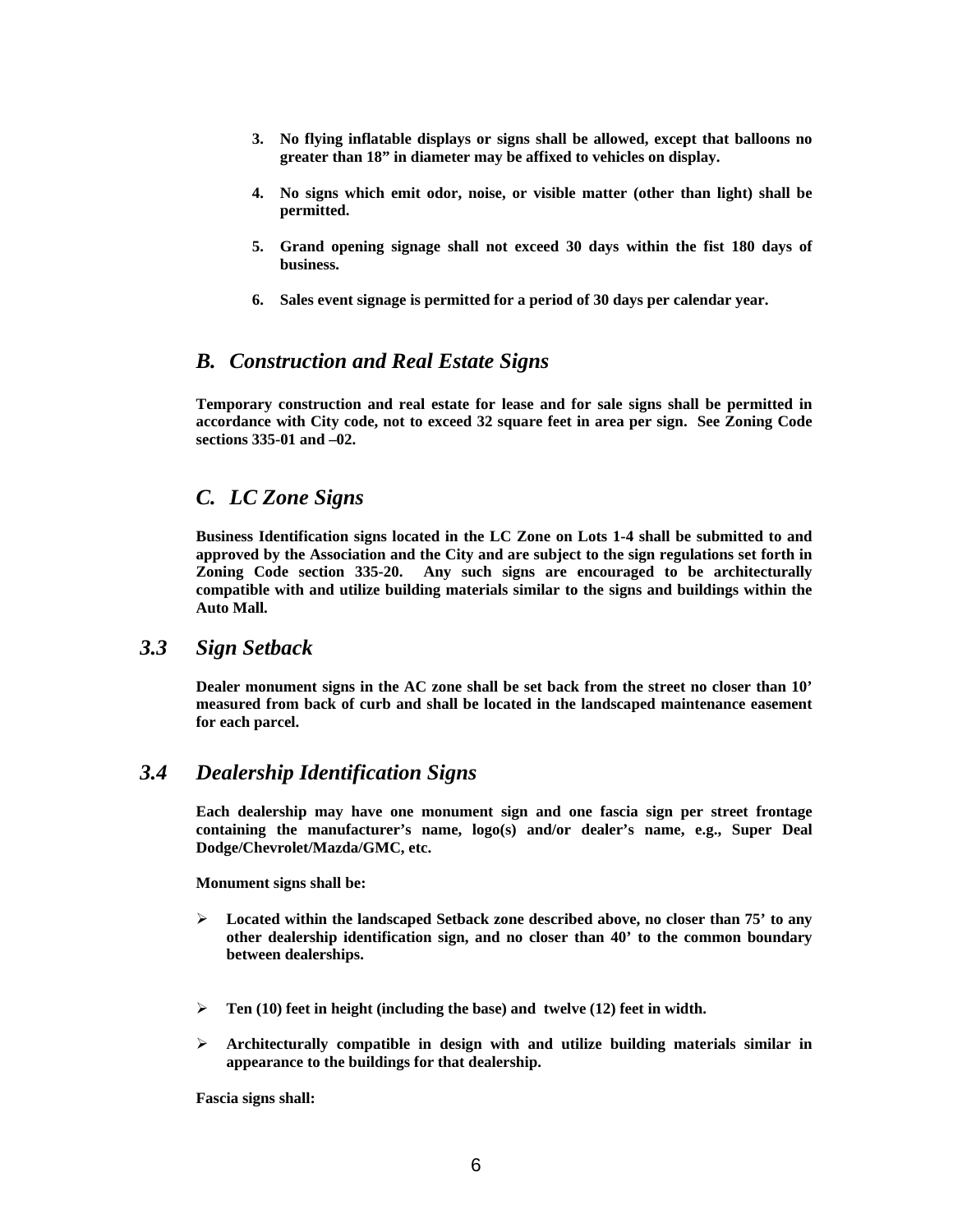- ¾ **Be internally illuminated channel letters with a maximum height of 36" per letter except for a manufacturer's logo sign.**
- ¾ **Be consistent with and use the dealer's manufacturer's logo identity and colors.**
- ¾ **Include corporate logos or trademarks where appropriate.**
- ¾ **Not extend beyond the roof line or top of the parapet of any building.**
- ¾ **Maximum sign area allowed shall not exceed the underlying zoning code.**

#### *3.5 Secondary Dealership Signage*

**Owners/tenants may also install the following signs.** 

#### *A. Accessory Signs*

**Accessory signs and uses are those which are accessory to and supportive of a car dealership. Accessory signs identifying Parts and Service departments, Body and Detail shops, New and Used Auto Sales, and other similar accessory products and services available on the site, etc., are allowed, provided there shall be no more than one such identification sign per use, not to exceed to 36" in height per letter. Accessory signs shall be wall-mounted and may be flat, channel letters, vinyl, metal, plastic, acrylic, wood, or other permanent sign material, except for banners, and shall be mounted appropriately, but may not be painted on walls.**

¾ **Maximum sign area allowed shall not exceed the underlying zoning code.** 

#### *B. Rear Wall Signs*

**One rear wall building sign is permitted for each dealership. Rear wall signs shall be constructed as fascia signs as set forth in Section 3.4 above.** 

¾ **Maximum sign area allowed shall not exceed the underlying zoning code.** 

#### *C. Directional Signs*

**Directional signs, not to exceed one per entry, are allowed within the Setback area, as required by the dealer for the purpose of providing directions to the location of new cars, used cars, truck sales, parts or service departments or for other uses on the site.** 

**Signs may include the name(s) or logos of the manufacturer(s) as needed to provide clear directional information to the public. Directional signs shall be monument-style signs, not to exceed 4' in height and 5' in width, and shall be designed so as to be complementary to dealership identification signs.**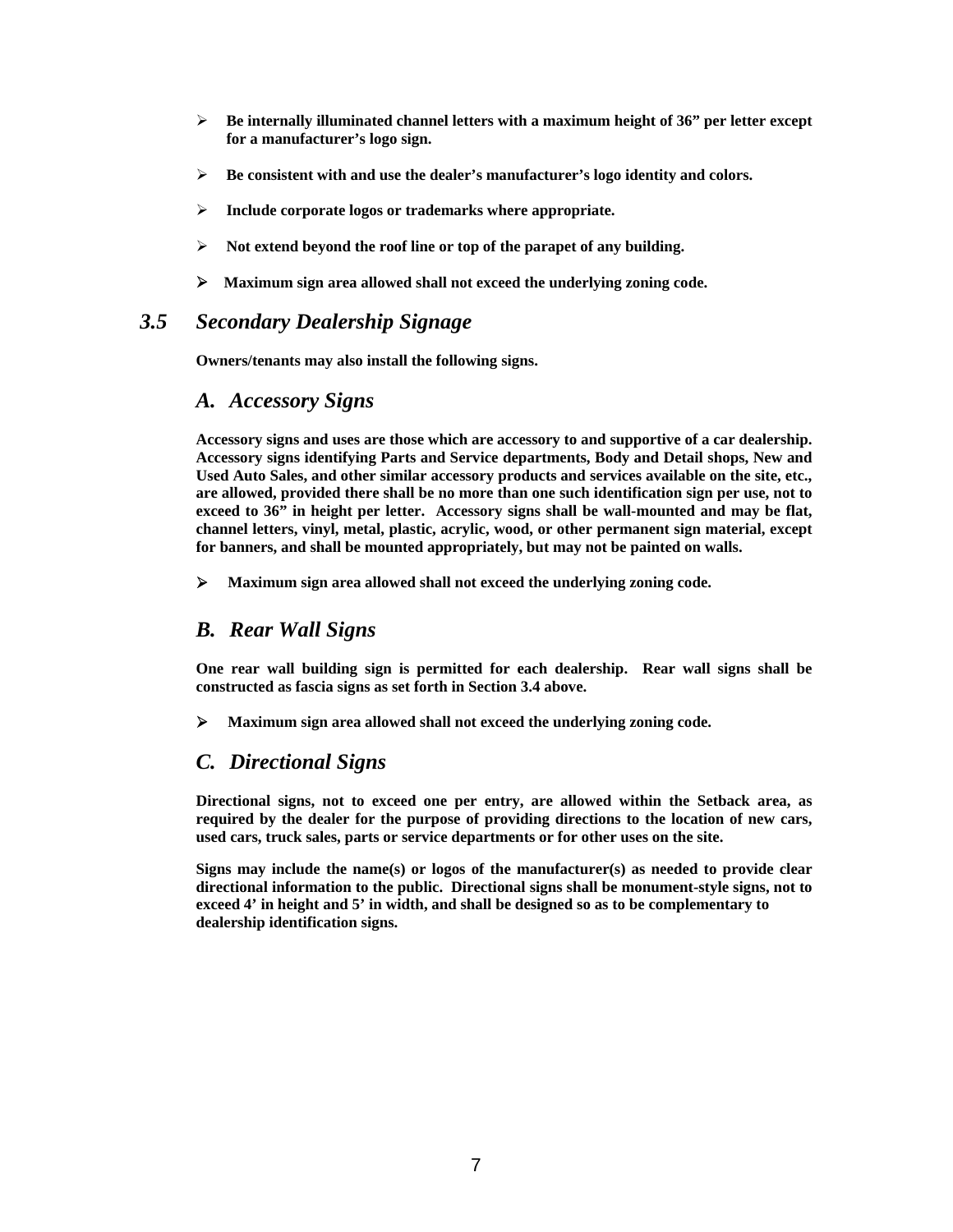# **4**  *Project Entry Signage*

**Three project entry signs are permitted to be located in a landscaped "island" median as shown on Exhibit A. One sign shall be installed in the main entryway to the project on Auto Center Drive south of Elk Grove Boulevard; one sign may be installed at the southeastern entry to the Auto Mall (West Stockton Boulevard.); and the other may be constructed in Laguna Grove Court, east of Laguna Springs Drive, if and when access to the Auto Mall via Laguna Springs Drive occurs. The signs shall have a maximum height of 20 feet. The signage design for the entry monument signs shall match the sign elevation as shown in Exhibit B.** 

**Prior to the issuance of any building permit for either the freeway or entryway monument signs, whichever occurs first, any Auto Mall dealership utilizing a public address (PA) system shall submit an acoustical analysis to the Planning Department for review and approval. If the PA system exceeds ten decibels (10dB) in excess of the local ambient noise level at any point outside of the perimeter of the Auto Mall plane, the use of the PA system shall cease.**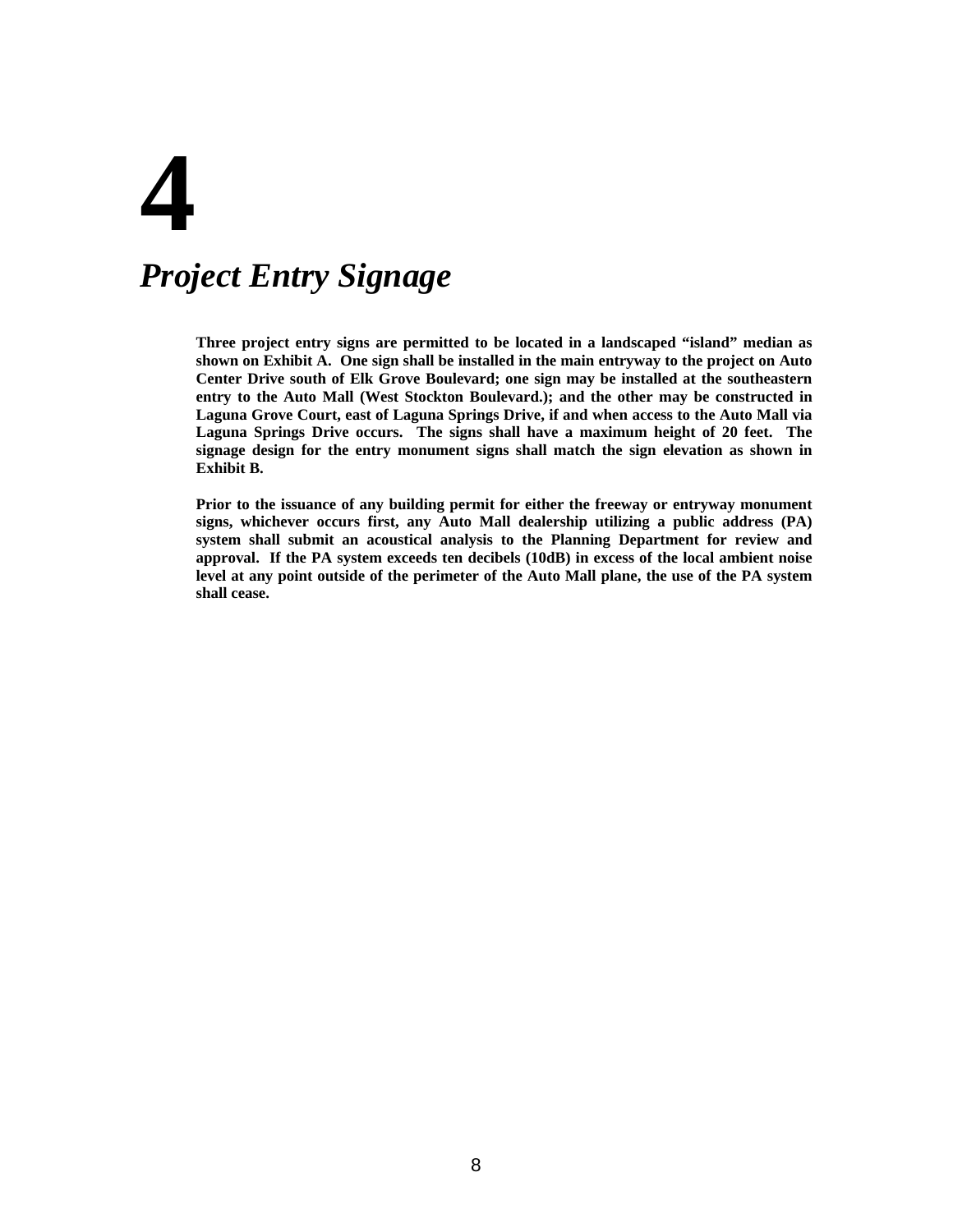

### **4.1 - Exhibit A: Project Entry Sign Location**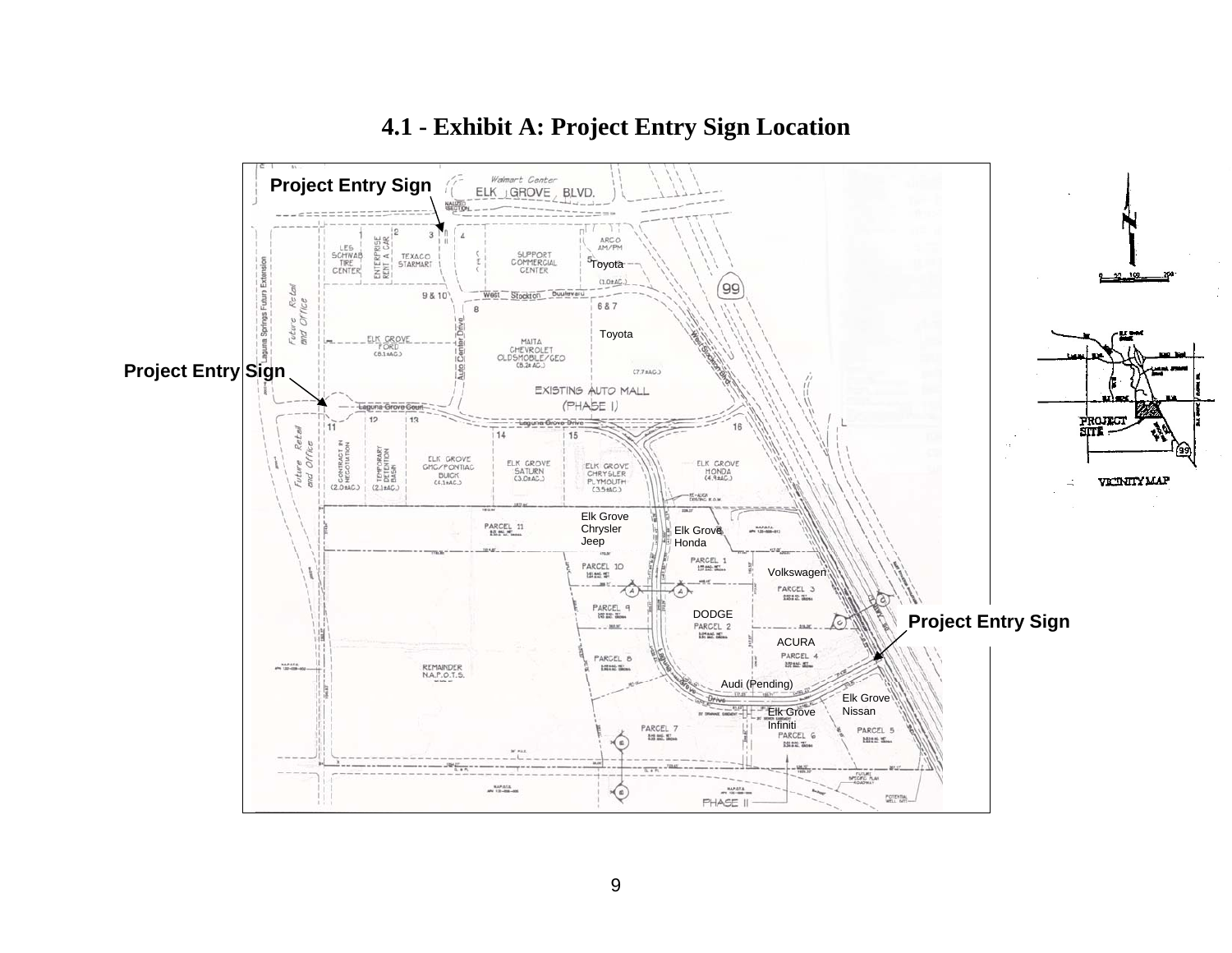

**4.2 - Exhibit B: Auto Center Drive Entry Monument Sign**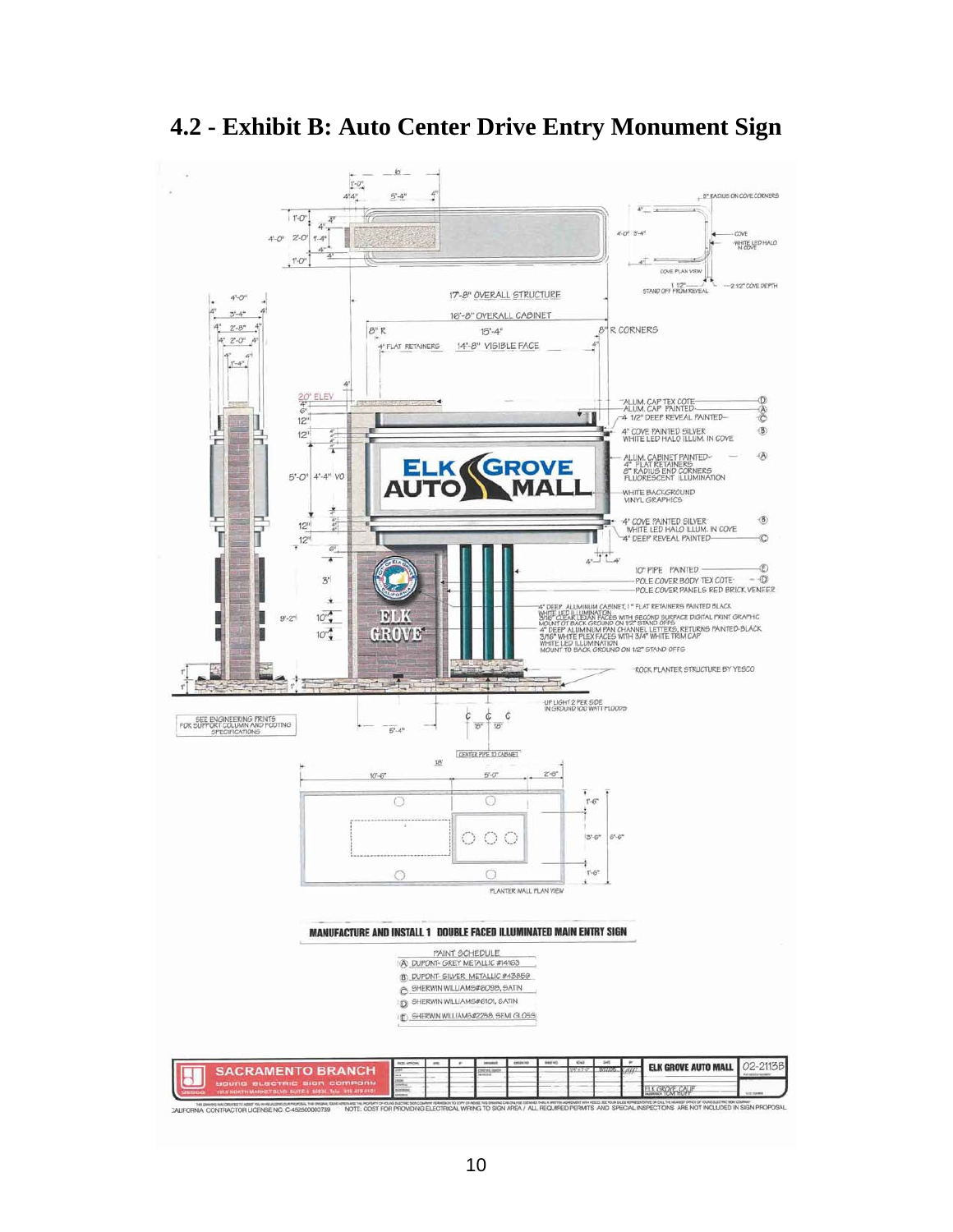## *Freeway Visible Signage*

**One freestanding freeway project identification sign is permitted and shall be located at the southeast corner of the Honda Dealership site as shown in Exhibit C. The signage design for the freeway project identification sign shall match the sign elevation as shown in Exhibit D. The sign shall not exceed 55' in height.** 

**The electronic reader board associated with the freeway project identification sign shall be turned off between the hours of 12:00 a.m. through 6:00 a.m. As volunteered by the Applicant, ten percent (10%) of the operating time of the electronic reader board shall be dedicated to community event advertising.** 

**New technology for the electronic reader board may be reviewed and approved by the City with staff recommendations. No further amendments to the Elk Grove Auto Mall Special Planning Area-Sign Criteria will be required.** 

**Prior to the issuance of any building permit for either the freeway or entryway monument signs, whichever occurs first, any Auto Mall dealership utilizing a public address (PA) system shall submit an acoustical analysis to the Planning Department for review and approval. If the PA system exceeds ten decibels (10dB) in excess of the local ambient noise level at any point outside of the perimeter of the Auto Mall plane, the use of the PA system shall cease.**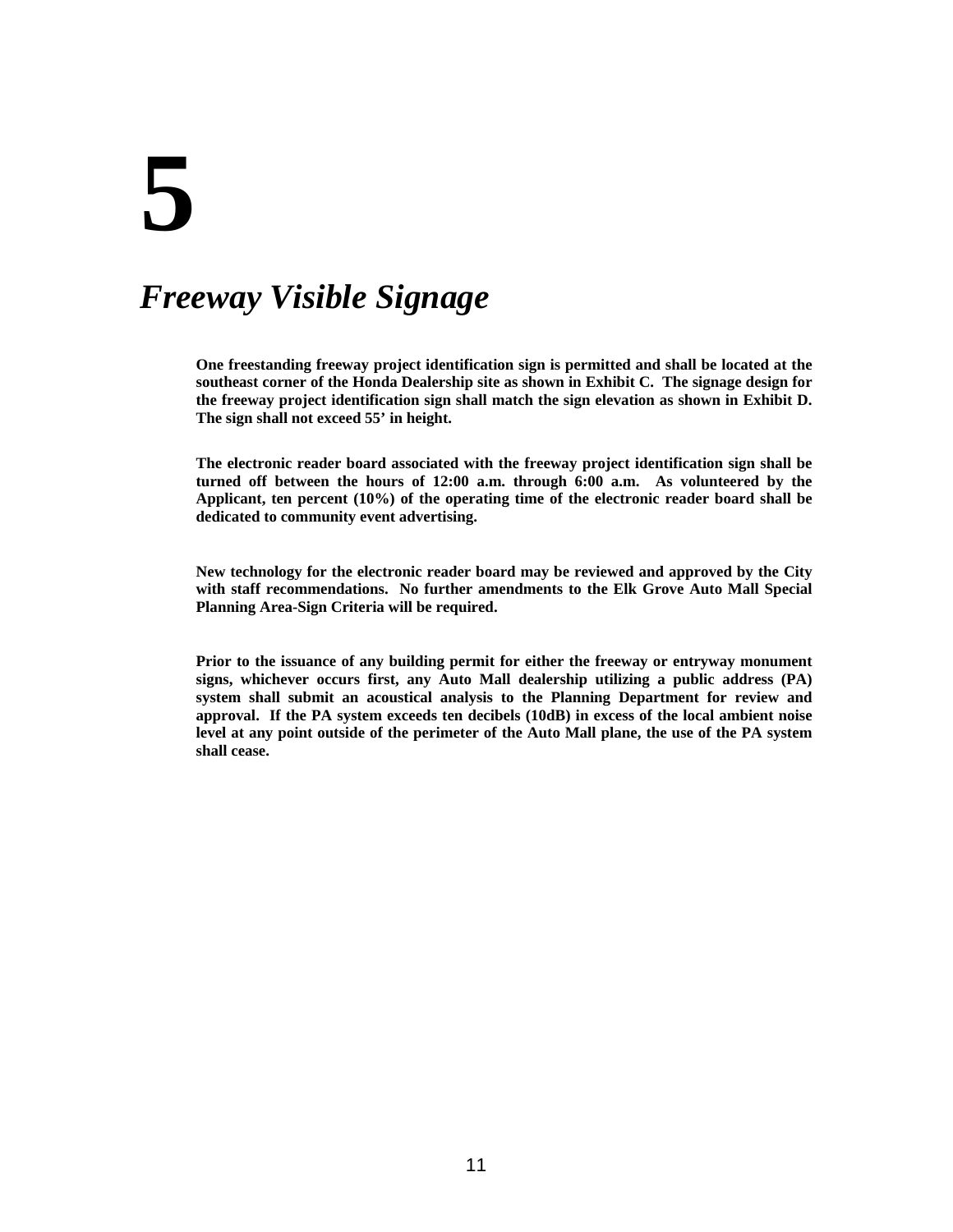

### **5.1 - Exhibit C: Freeway Sign Location**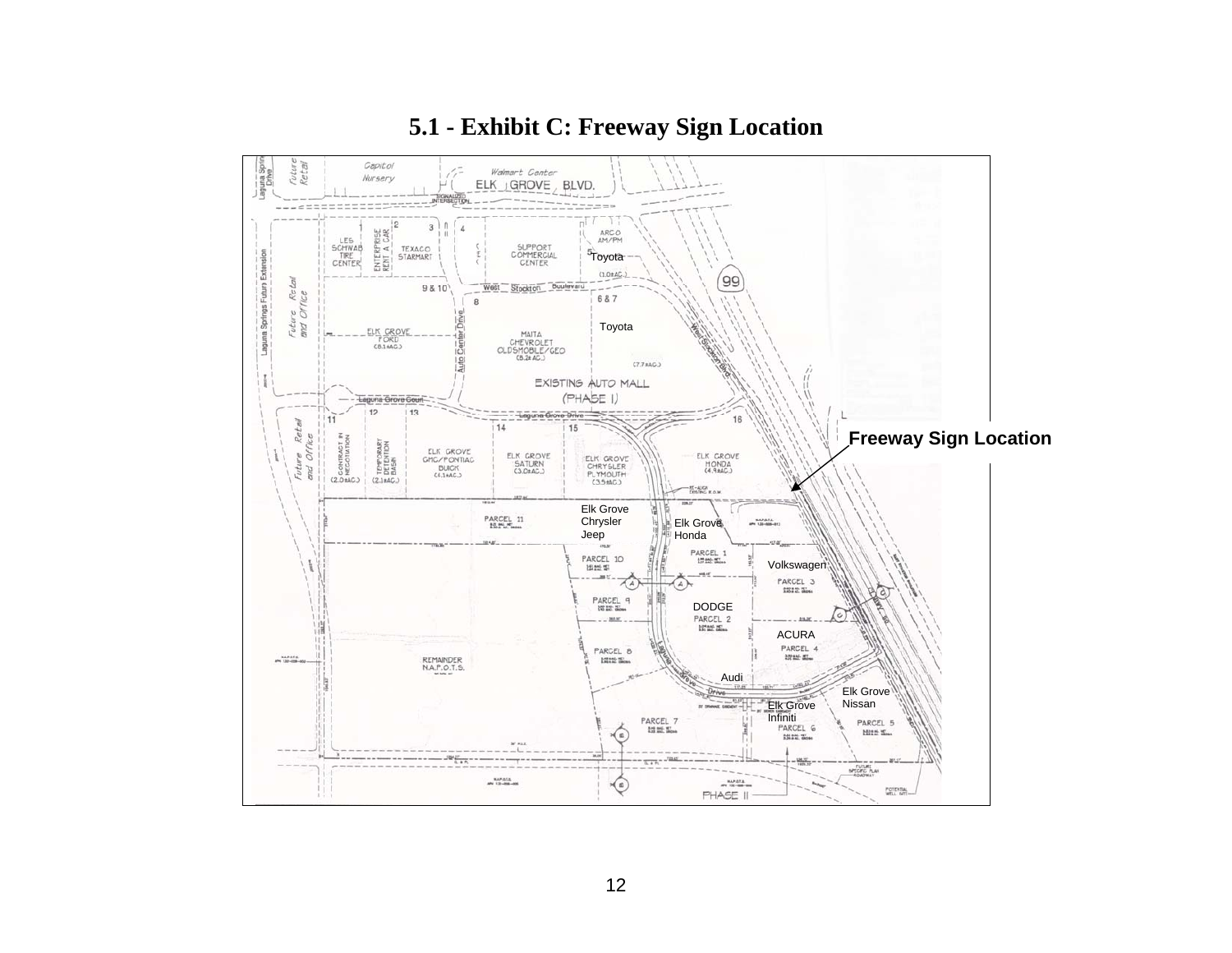

### **5.2 - Exhibit D: Freeway Sign**